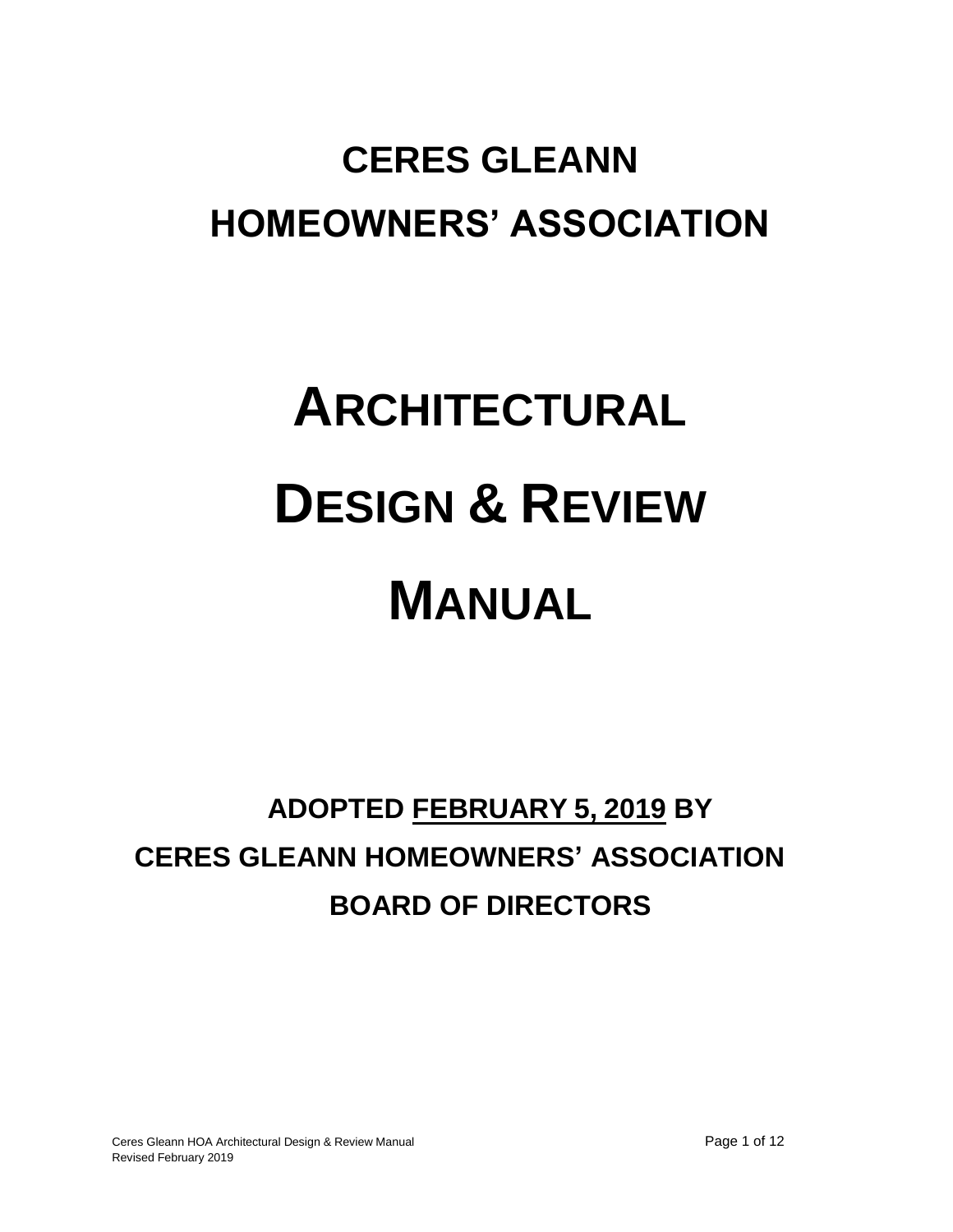# **TABLE OF CONTENTS**

|       | <b>PAGE</b>                                   |
|-------|-----------------------------------------------|
|       | $\mathbf{.}3$                                 |
|       | ARTICLE I - ARC RESPONSIBILITIES AND POLICIES |
| 1.A.  |                                               |
| 1.B.  |                                               |
| 1.C.  |                                               |
|       | ARTICLE II - PLAN SUBMITTAL PROCEDURES        |
| 2.A.  |                                               |
| 2.B.  |                                               |
| 2.C.  |                                               |
| 2.D.  |                                               |
| 2.E.  |                                               |
| 2.F.  |                                               |
|       | <b>ARTICLE III - DESIGN GUIDELINES</b>        |
| 3.A.  |                                               |
| 3.B.  |                                               |
| 3.C.  |                                               |
| 3.D.  |                                               |
| 3.E.  |                                               |
| 3.F.  |                                               |
| 3.G.  |                                               |
| 3.H.  |                                               |
| 3.1.  |                                               |
| 3. J. |                                               |
| 3.K.  |                                               |
| 3.L.  |                                               |
| 3.M.  |                                               |
| 3.N.  |                                               |
| 3.0.  |                                               |
| 3.P.  |                                               |
| 3.Q.  |                                               |
| 3.R.  |                                               |

3.S. Construction Sites ……………………………………………………...…. 11 3.T. Hot Tubs/Spas ……………………………………………………...….…...11 3.U. Solar Energy Panels …………………………………………………….…11 3.V. Sidewalks ..………………………………………………………………..…12

ARTICLE IV – REVISION OF ARCHITECTURAL MANUAL …………………..……12

Exhibits A, B, C [Construction Application, Checklist and Agreement] Exhibit D [Paint Application]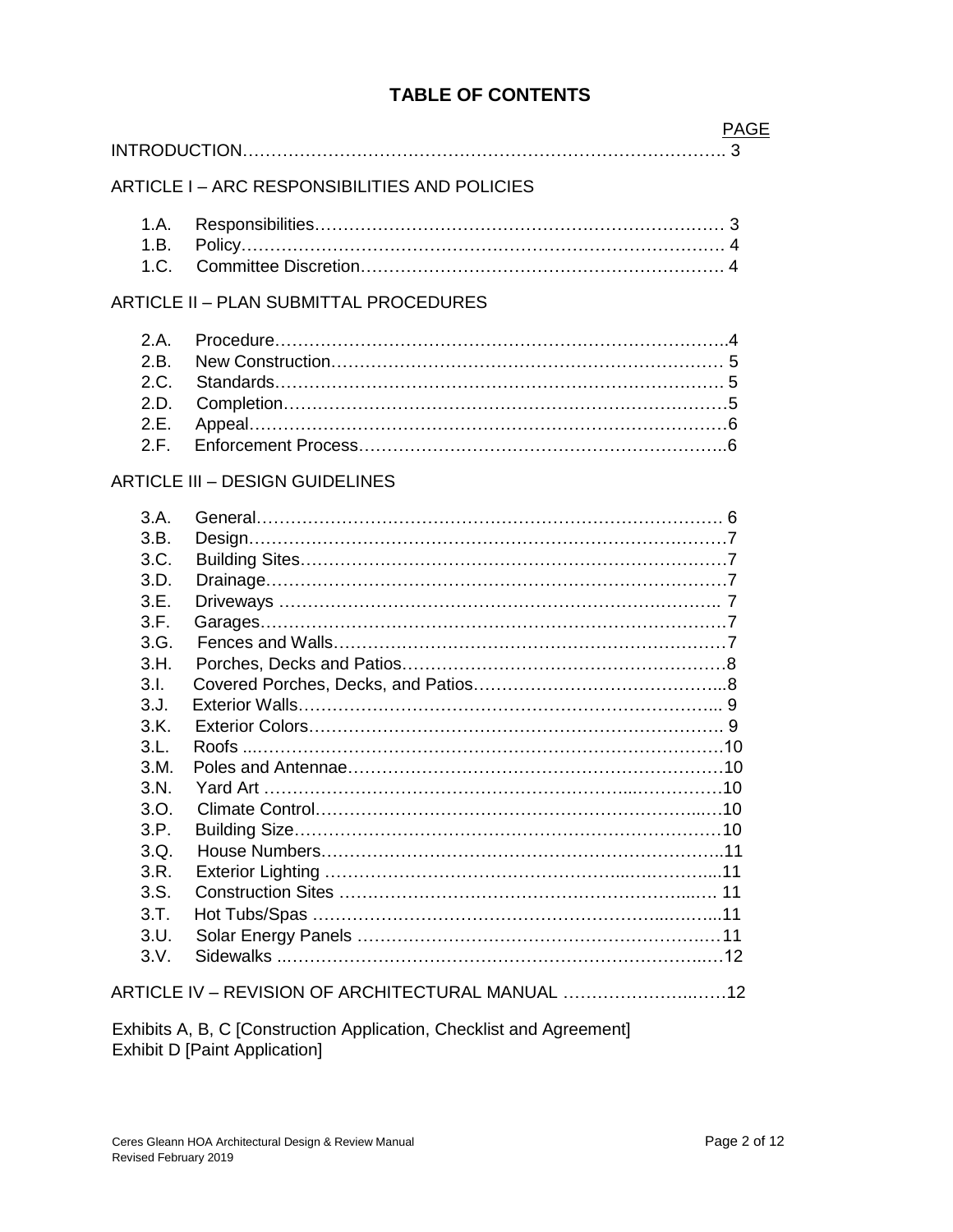## **INTRODUCTION**

Set forth in this Architectural Design & Review Manual (hereinafter Architectural Manual or Manual) are those policies, procedures and guidelines to assist the Architectural Review Committee (hereinafter ARC or the ARC) and property owners through the architectural review process. The powers of architectural review and control are key elements in success of every "automatic-membership" community such as Ceres Gleann. Properly exercised, the review and control process can create and preserve a community that is attractive, livable and prestigious. The process will help protect values.

This Manual establishes standards and an orderly process for review of new construction, alterations to existing homes and detached structures. The Manual implements and supports the architectural restrictions contemplated by the recorded Covenants, Conditions, and Restrictions (hereinafter referred to as CC&R's) that binds each property owner. The ARC requires that prior approval is obtained before any item is installed or placed upon the exterior of a living unit or in the front or back of a lot.

# **ARTICLE I – ARC RESPONSIBILITIES AND POLICY**

#### A. **Responsibilities**

- 1. In accordance with the CC&R's recorded in the records of Polk County, Oregon, any Committee may be appointed by the Board of Directors whose primary duty shall be to supervise and control the external design, appearance, location and maintenance of all structural improvements on the Property in accordance with the provisions of the CC&R's and this Architectural Manual.
- 2. Review Procedures
	- a. In carrying out its "primary duties", the ARC shall review all submittals and apply the policy, procedure, standards and design guidelines as set forth in this manual. The ARC shall keep records and plans of any applications for changes for a period of not less than two years.
	- b. If a submittal is of a routine nature, such as painting or fencing, it may be approved prior to the next regularly scheduled meeting of ARC. The application must be signed by a Chair/Co-Chair and two (2) other members of the ARC. Such approval without a meeting shall be documented in writing and presented to the ARC at its next meeting for inclusion in the ARC meeting minutes.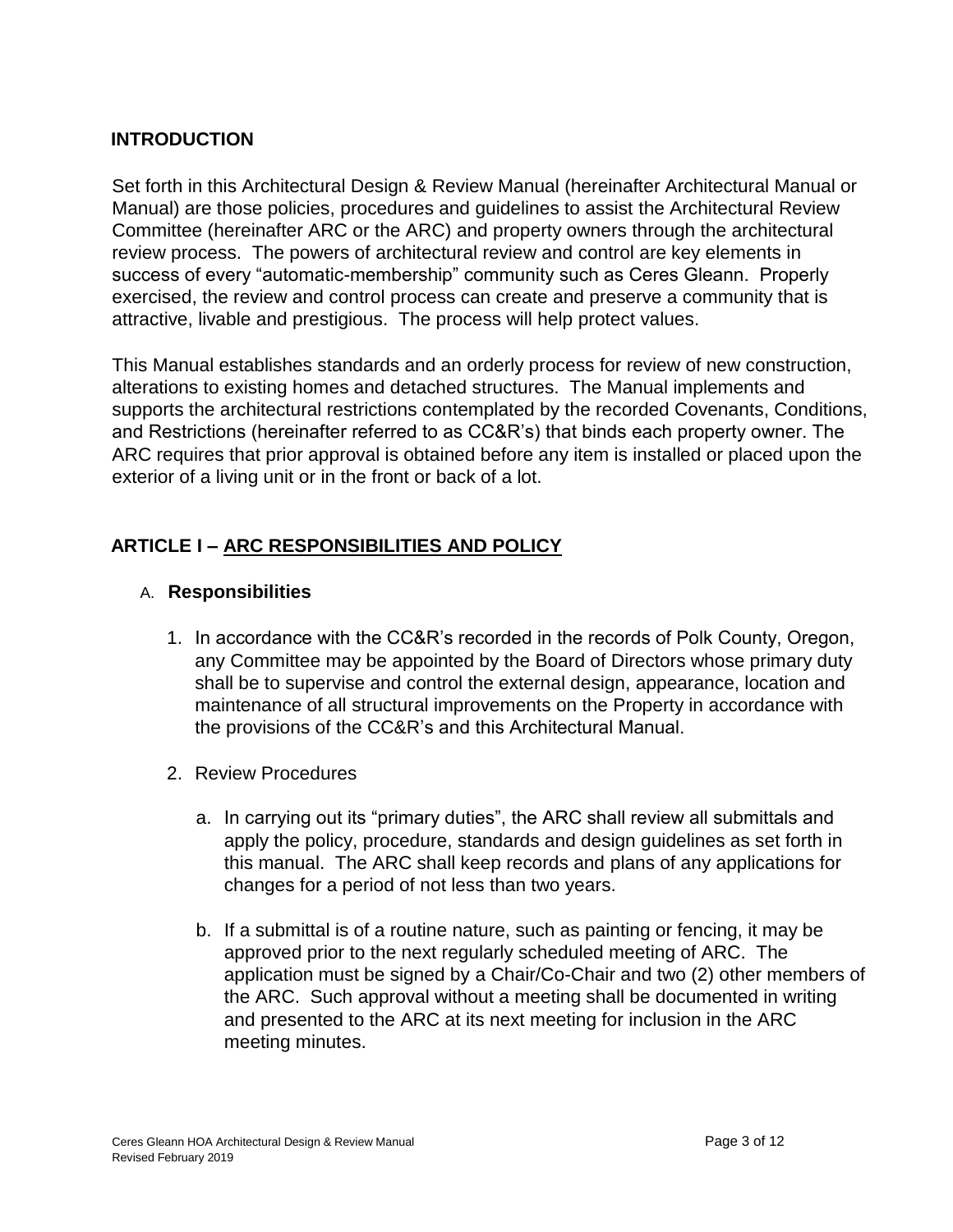# B. **Policy**

- 1. No building, fence, patio, deck or other structure or improvement shall be commenced, erected, directed or maintained upon the property, nor shall any alteration or change in the exterior appearance or materials of any structure or improvement be made until an application, plans and specifications have been submitted to and approved in writing by the ARC.
- 2. The ARC will not consider or assume responsibility for the structural integrity, safety features, mechanical operation, or building code compliance of the proposed improvement or structures including those defined in Article 3 herein. General land use requirements and building codes are established by the City of Dallas, and other agencies.

#### C. **Committee Discretion**

It is recognized that this manual does not contain specific requirements for every situation that may require the ARC's approval. The ARC, if necessary, will exercise discretion in many instances in approving or disapproving a specific proposal. It is further recognized that a proposal may deserve consideration on its own merit, even though it does not meet a specific standard set forth in this manual; therefore, the ARC, acting jointly with the Board of Directors of the Ceres Gleann Homeowners Association, (hereinafter the **Board**), is authorized, and without establishing precedence, to approve a proposal notwithstanding that the proposal may conflict with a standard set forth in this Manual.

It is also recognized that this Design & Review Manual and the CC&R's may address the same or similar HOA policies and requirements, in which case the CC&R's supersede this Manual.

# **ARTICLE II – PLAN SUBMITTAL PROCEDURES**

#### A**. Procedure**

- 1. Proposals for construction, alteration of any structure (temporary or permanent) or improvement on any lot must be submitted to the ARC in the form of a Complete Application at least 30 days prior to the start of the proposed construction or improvement.
- 2. If a project is of a routine nature and the application for the project needs to be approved prior to a regularly scheduled ARC meeting, the application may be approved by three members of ARC, preferably including a co-Chair or the ARC Chairperson. Such approval without a meeting shall be documented in writing and presented at the next ARC meeting for inclusion in the ARC meeting minutes.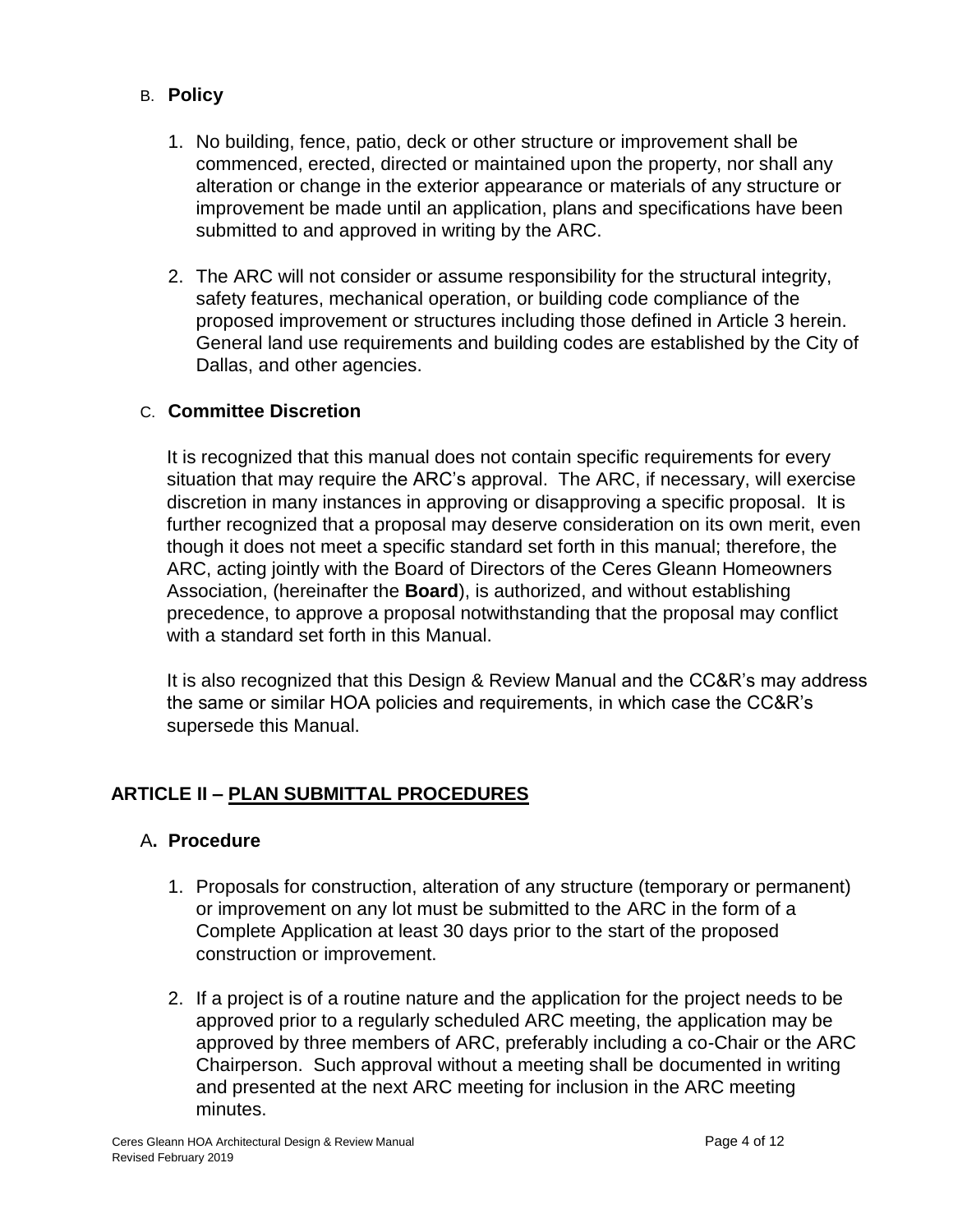### B. **New Construction**

- 1. Two copies of construction documents (plans and specifications) complying with the published checklists of the ARC;
- 2. Two copies of the completed application form (Exhibit A) along with two copies of the completed checklist (Exhibit B); and
- 3. Two copies of the Construction Agreement (Exhibit C).
- 4. The ARC shall have thirty (30) days to review a submittal. After review, one copy of the submittal will be retained by the ARC for their files. The other will be returned to the applicant marked with one of the following:
	- (i) **Approved** project approved as submitted.
	- (ii) **Approved as Noted** approved contingent on applicants' acceptance of conditions noted.
	- (iii) **Not Approved** reasons for not being approved on drawings and/or forms, resubmittals required.
- 5. An incomplete submittal will not be reviewed and will be returned to the applicant for completion.

# C. **Standards**

- 1. Each Owner and/or Designer shall apply (1) the applicable PUD standards established by the CC&R's for density, building type, setback requirements, utilities and placement, and other exterior characteristics, and (2) the design criteria of this Architectural Manual which require and preserve high quality in external appearance and design, and compatibility with existing structures in Ceres Gleann.
- 2. All plans (drawings) shall be of professional quality with sufficient detail to clearly define the proposed project. Plans for new home construction shall be designed by Architects or other professional building designers and shall also include elevation drawings of the front, sides and rear of the proposed structure. All plans will contain the name, address, and telephone number of the firm or individual responsible for creating the plans.

# D. **Completion**

1. Approved projects must be commenced within three (3) months of the ARC approval. Failure to begin work may cause approval to be rescinded and resubmittals may be required. All construction shall be completed in a timely and continuous manner.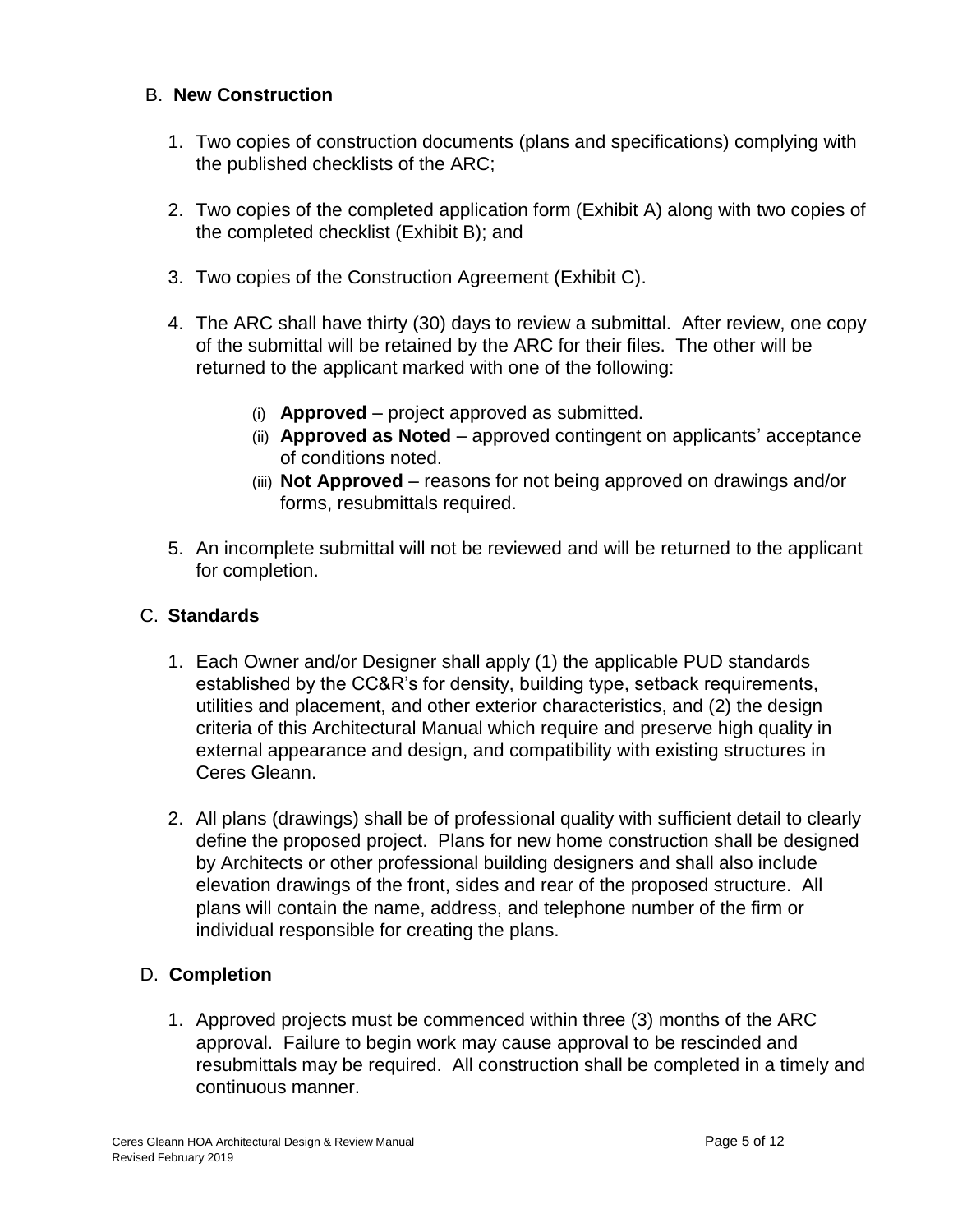2. New home construction shall be completed within nine months after issuance of a building permit and the ARC approval whichever is later. Failure to complete the work within the prescribed time may result in penalties as prescribed in the CC&R's and Supplemental Resolutions. The ARC may grant an extension due to extenuating circumstances.

# E**. Appeal**

The Homeowner Appeal Process for decisions made by all standing committees, including ARC, was established and approved by the HOA Board of Directors on November 6, 2018, by Resolution 2018-13. A hardcopy of the Resolution is available in the Clubhouse and it is also available on the CG Residents-only website.

# F. **Enforcement Process**

- 1. **ARC Enforcement:** The ARC will process violations as follows:
	- a) An ARC representative will inspect the alleged violation(s).
	- b) If a violation is found, an ARC representative will contact the homeowner and advise appropriate steps to correct the violation.
	- c) If the ARC representative determines that the homeowner is unwilling to correct the alleged violation, the ARC shall turn the matter over to the Board for further action as provided in the CC&R's and Supplemental Resolutions.

# 2. **Board Enforcement**

Violation of the Architectural Design & Review Manual rules and regulations may be reported by written complaint signed by any member of the Homeowners' Association, delivered to any member of the Board of Directors for consideration at a regular or special meeting. Complaint procedures approved by the Board of Directors and Complaint Forms are available from Board members, in the community center or on the CG Residents website.

# **ARTICLE III – DESIGN GUIDELINES**

#### A. **General**

Living units shall be attractive and of a high quality architectural design that is compatible in external appearance, design and quality with existing structures in Ceres Gleann.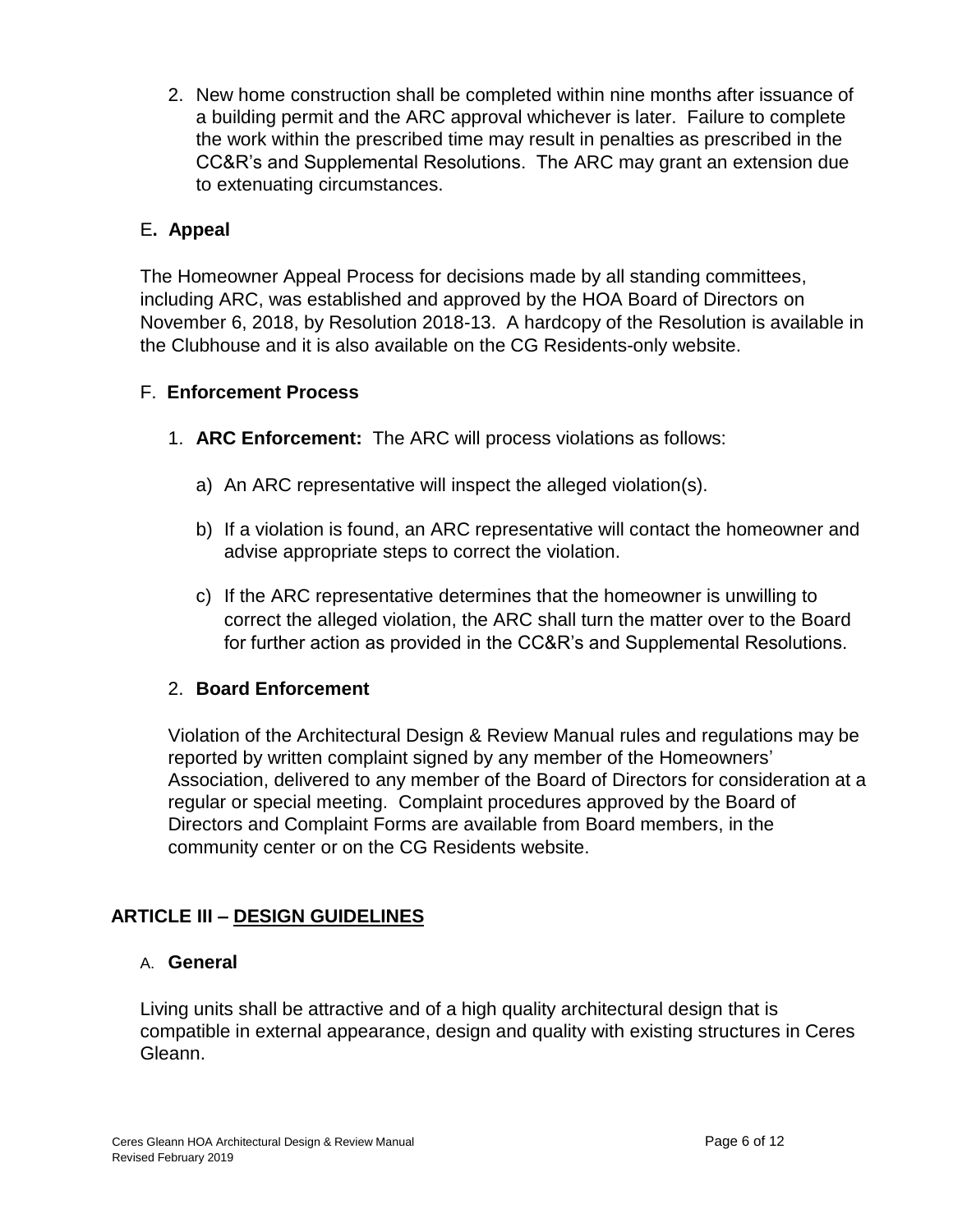## B. **Design**

Homes with the same floor plan (including mirrored image plans) and located on the same street or within one-hundred fifty (150) feet, shall have differing front elevation features.

#### C. **Building Sites**

All structures (the living area) shall be constructed within the following setback requirements:

| (i) Front:  | House is 18 feet from the face of the curb |
|-------------|--------------------------------------------|
|             | Garage is 25 feet from the face of curb    |
| (ii) Side:  | 4 feet from the property lines             |
| (iii) Rear: | 12 feet from the property line             |

#### D. **Drainage**

Roof gutters shall be required on all structures and must be properly drained to direct all water into the City's storm drainage system.

#### E. **Driveways**

Driveways shall be of concrete slab construction only. The driveway surface and all flatwork on site shall be finished with exposed aggregate.

#### F. **Garages**

A single family detached living unit shall include a garage designed to enclose a minimum of two (2) vehicles.

#### G. **Fences and Walls**

- 1. Permanent Fences
	- a) ARC must approve all fences and walls prior to construction. Fences shall not exceed six (6) feet in height from finish grade. In the case where the fence is also a retaining wall the measurement shall be taken from the high side. Four (4) designs and materials for fences and walls are approved for Ceres Gleann. They are as follows:
		- (i) Black Wrought Iron or Steel
		- (ii) Split face concrete block with cap
		- (iii) Combination of split face concrete block and black wrought iron or steel.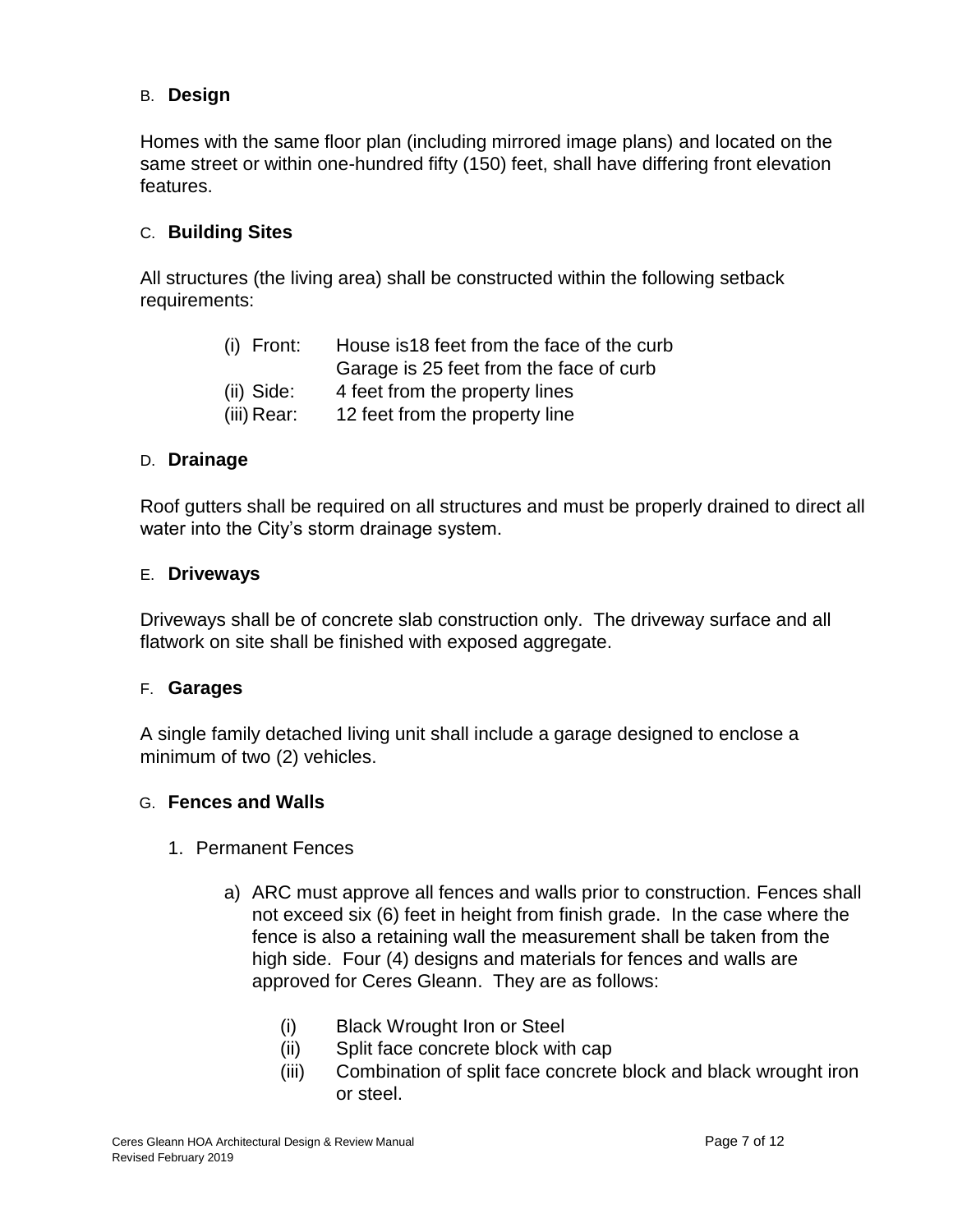- (iv) Black vinyl chain link is only permitted on rear perimeter property lines along St. Andrews and Magnolia and on lots backing to the Community Gardens/Gazebo Common Area.
- b) Small pet containment material may be attached to the permanent fence and must be black in color and no taller than three (3) feet.
- 2. Temporary Fences

Application for a temporary fence must be submitted to ARC and approved prior to installation. Temporary fences must be metal and black in color and not exceed four (4) feet in height. A temporary fence application can be approved for a maximum of two (2) years and is non-renewable. Temporary fences, while typically lightweight, must be of a material and style that is similar to permanent fencing.

#### H. **Porches, Decks and Patios**

- 1. All porches, decks and patios, if approved, shall have an appearance consistent with the exterior of the Ceres Gleann living units. No porch, patio or deck in the rear of a living unit shall extend closer than four (4) feet to any boundary line of the lot. No porch, patio or deck in the front of a living unit shall extend closer than sixteen (16) feet from face of curb. Porches or decks, which are constructed above grade (off the ground), must be finished to the ground with materials compatible with the deck or the living unit and screened with landscaping.
- 2. No porch, patio or deck within eight (8) feet of any property line of the lot shall be more than thirty (30) inches above finish grade.
- 3. Patios shall be concrete slabs on grade, or as approved by the ARC, and shall be constructed in a manner to prevent surface water from flowing onto adjacent lots.

#### I. **Covered Porches, Decks and Patios**

- 1. All permanent porch, patio or deck covers must be of a design that is complementary to the living unit and must be approved by the ARC. Setbacks shall be as follows:
	- (i) Rear: 7 feet from property line
	- (ii) Front: 18 feet from face of curb
- 2. New Home Construction: All permanent porch, patio or deck covers with solid roofing must be constructed of the same materials, have the same roofing materials and the same roof pitch as the living unit.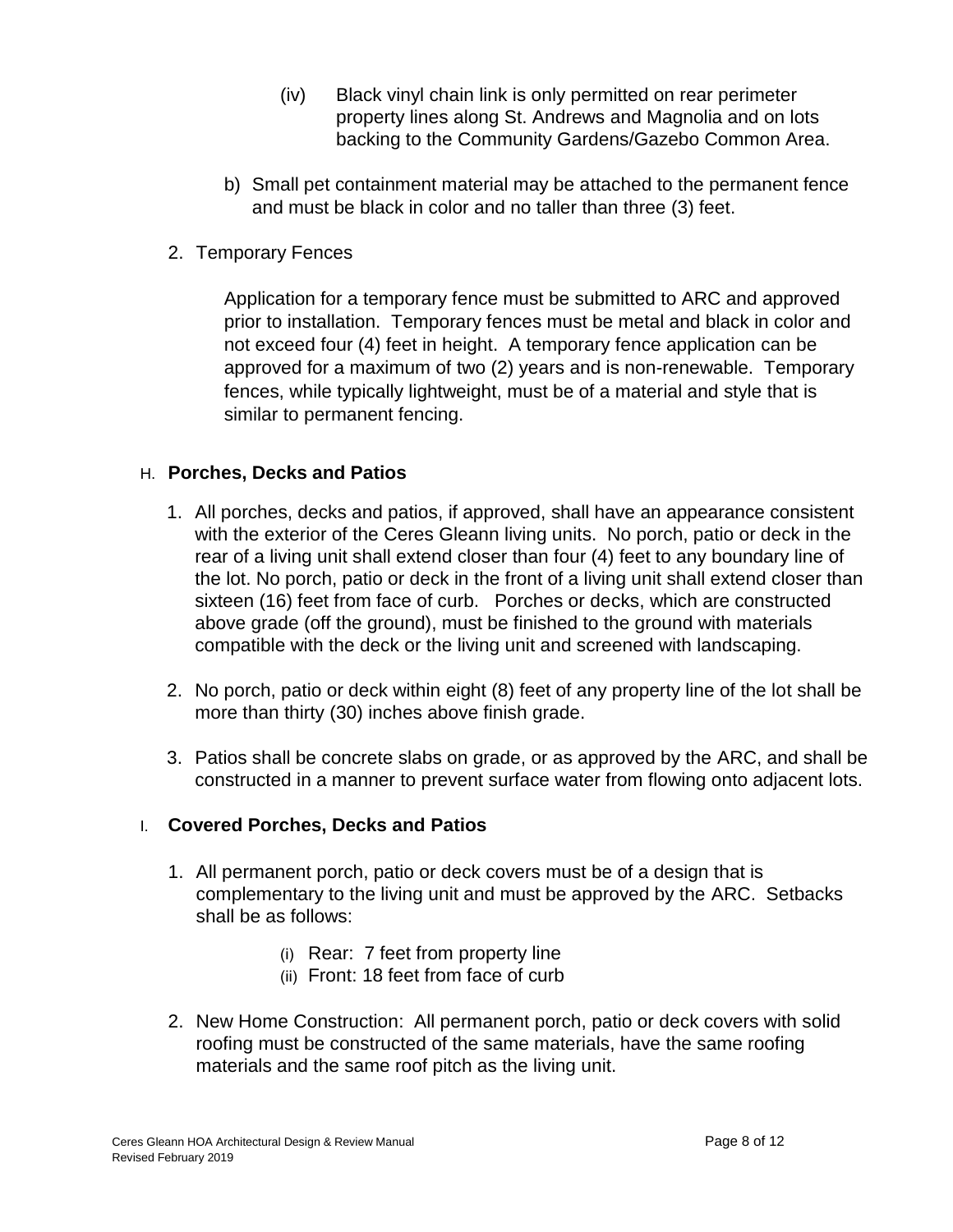- 3. Add-on porch, patio and deck covers: Wherever structurally and functionally possible, all permanent porch, patio or deck covers with solid roofing, shall meet the same requirements as New Home Construction with the exception that the roof slope may be as low as 4" rise and 12" horizontal. All rainwater shall be collected and distributed to the City's storm drainage system. All soffits must be enclosed.
- 4. Sunscreens: Permanent sunscreens must have no roof and shall be professionally designed and approved by the ARC. The fabric must be of a solid color and be compatible with or match the field or trim color of the dwelling unit.
- 5. Awnings: The ARC must approve all awnings. Fabric type retractable awnings must be compatible with the living unit and will be considered on a case-by-case basis. The fabric must be of a solid color and be compatible with or match the body or trim color of the dwelling unit. Fabric shall be maintained and kept presentable. Retractable window and patio awnings (whether temporary or permanent, fabric or solid) shall not have pole supports to the patio, porch or deck below.

# J. **Exterior Walls**

The front elevation of each living unit shall have significant architectural features that are consistent with other homes in Ceres Gleann. Approved wall materials are: wood or simulated wood products such as beveled siding, shakes, tongue and groove vertical siding, plywood board and batt and brick or stone veneer. T1-11 or similar products are specifically not allowed as an exterior siding. Combinations of wood products and masonry are encouraged. Other siding materials will be judged on their merit after a review of samples. Side and rear elevations shall be selected from the same materials as approved for the front. Windows on exterior walls of the garage side of a living unit shall be of "Rain Glass" or approved alternate.

# K. **Exterior Colors**

Exterior house colors (body, trim and accent) must be approved by the ARC and chosen from the Ceres Gleann Approved Paint Palette. Exterior door colors must also be approved by the ARC but colors need not be chosen from the Ceres Gleann Paint Palette (see Paint Application, Exhibit D, for door color instructions). Painting requires that two copies of the completed paint application (Exhibit D) be submitted to the ARC. After review, one copy of the application will be returned to the homeowner and one copy will be retained in the ARC files. The application will be marked with one of the following:

- (i) Approved
- (ii) Approved as Noted
- (iii) Not Approved
- (iv) Date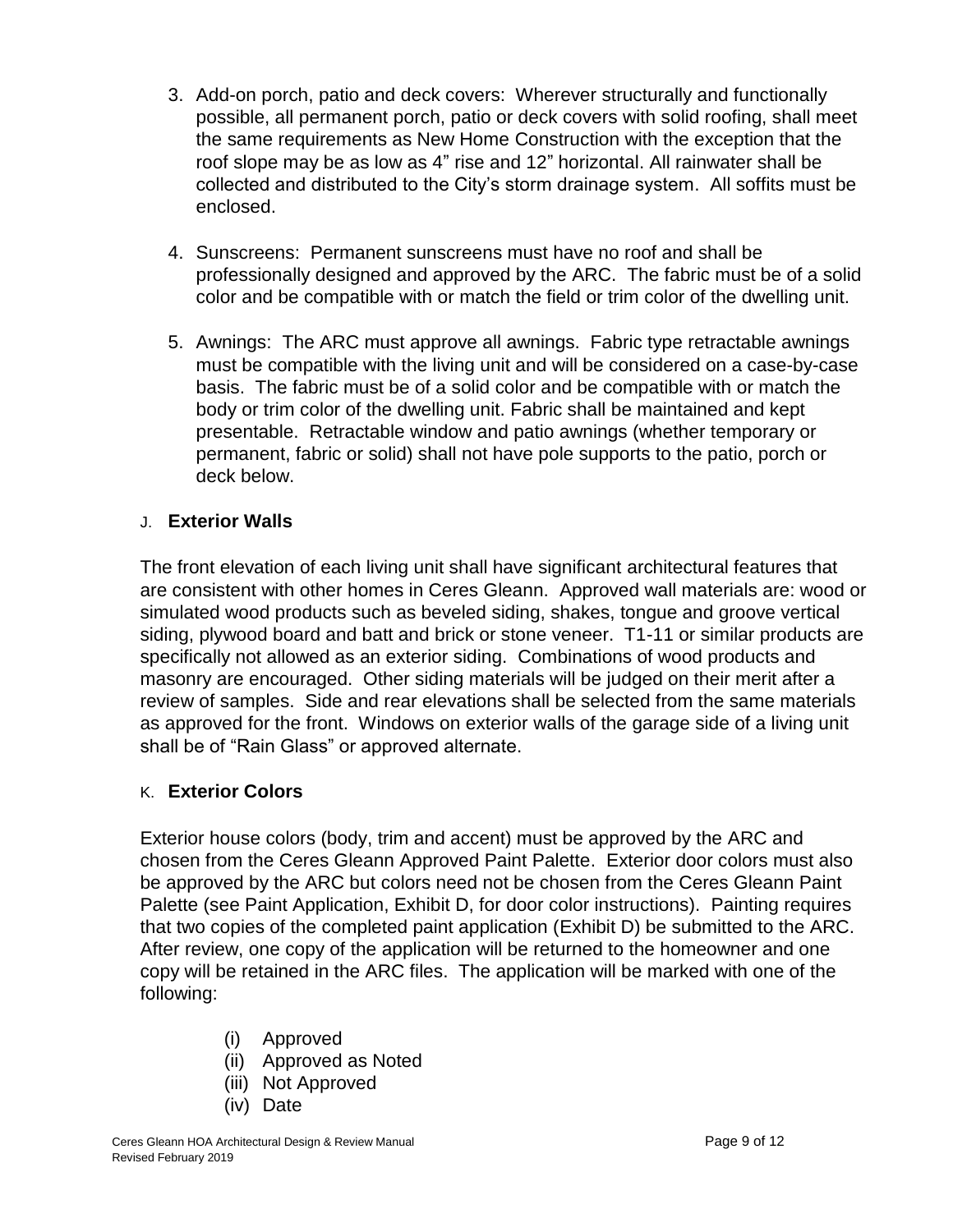# L. **Roofs**

Approved roofing material is high-end (or layered) architectural composition materials with 30 year or lifetime warranty, which provides a three-dimensional sculptured appearance using varying thickness and shadowing. Color must be charcoal gray or black, the same as existing neighborhood roofs. The minimum roof pitch allowable is five (5) inches rise in twelve (12) inches horizontal projection.

# M. **Poles and Antennae**

- 1. No basketball hoops shall be installed or maintained on any portion of the property.
- 2. Satellite dishes no more than twenty-four (24) inches in diameter may be installed or maintained only on the rear portion of the home, between 10 and 15 feet from the rear of the home, and shall be hidden from street view, if possible.
- 3. Rules governing flags and banners have been established by the CC&R's, Sections 5.11 (h), (i), (j) & (k).
- 4. Rules governing holiday decorations have been established by the CC&R's, Sections 5.11 (l) & (m).

# N. **Yard Art**

Yard art, trellises, bird feeders and similar items may be added to a lot if they fit into the lot's landscaping plan, preferably placed in the backyard and/or owner's courtyard. Yard Art shall not materially obstruct a neighbor's view.

# O. **Climate Control**

Outdoor air conditioning units shall be placed to minimize noise to adjacent living units.

# P. **Building Size**

All living units shall be no higher than two (2) stories above finished grade level with a maximum height at the ridge line of thirty (30) feet as measured from the lowest point adjacent to the foundation. All homes containing two stories shall not have the roof or any part of the structure protruding or encroaching over property lines. No two-story living units with windows on the upper floor shall have windows that face the back yard except for golf course lots and perimeter lots adjacent to the urban growth boundary. The minimum size for living units excluding garage shall be as follows:

- (i) Single family detached living units **single** story 1,200 square feet
- (ii) Single family detached living units **two** story 1,600 square feet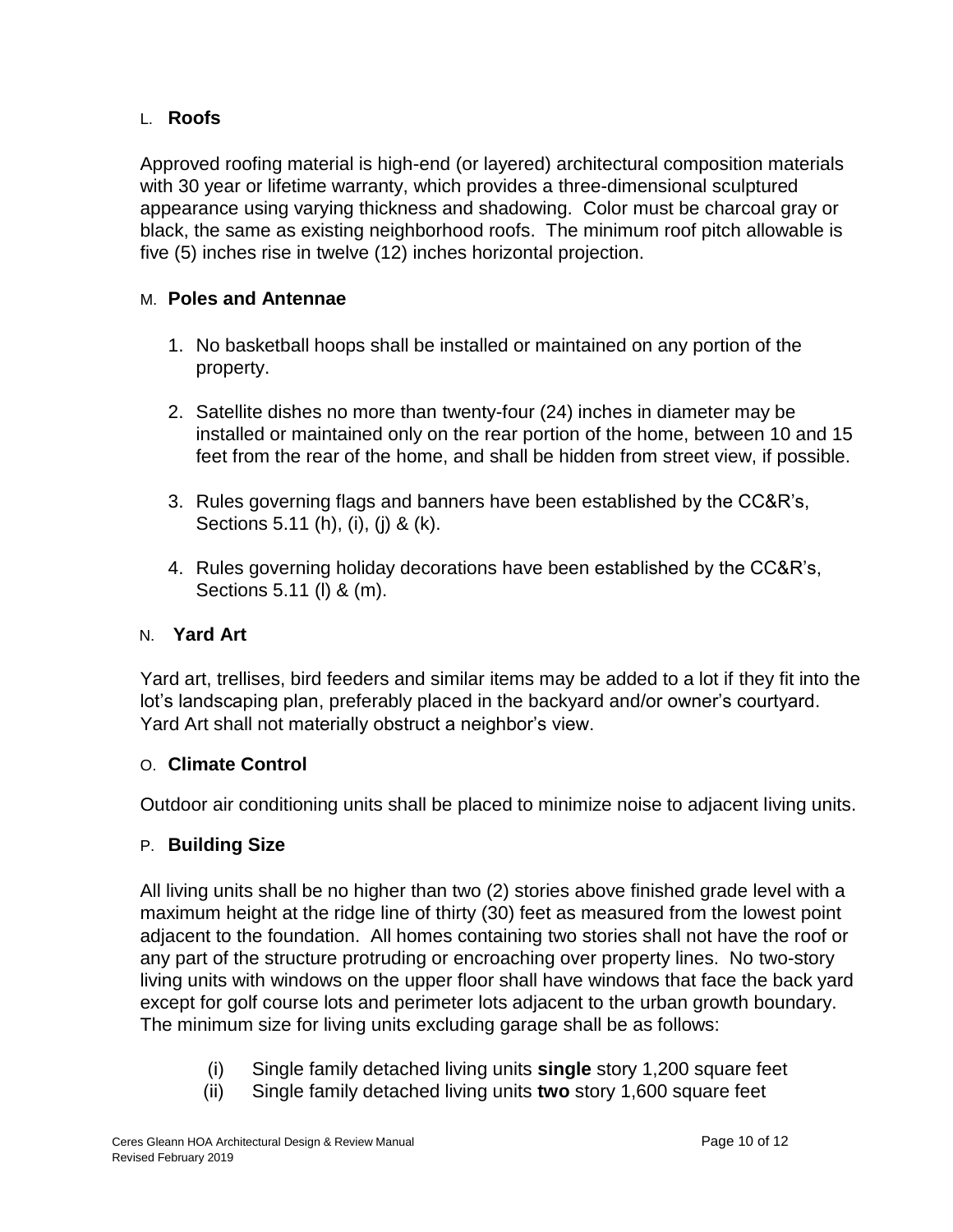#### Q. **House Numbers**

House numbers must be clearly readable from the street, but not so large as to be out of proportion to the structure, and compatibility to the overall design of the structure.

## R. **Exterior Lighting**

- 1. Type and placement of additional exterior lighting devices (other than low voltage) must be approved by ARC. Replacement exterior fixtures do not require ARC approval. The concern is to eliminate glare and annoyance to adjacent property owners and passersby.
- 2. No exterior lighting shall be placed or operated upon or within any lot which shall, cast excessive or unreasonable amounts of light or glare on adjacent lots within the community.

#### S. **Construction Sites**

Owners, Contractors and others shall keep a clean construction site. All construction debris, lumber remnants and scrap materials shall be removed from the site after each phase of work such as foundations, floors, walls, roofs, etc., and in no case allow the accumulation of more than one week's debris. In lieu of removal from the site, the committee may authorize the use of a "Dumpster" if placed on the lot. Dogs, drugs, alcohol or loud radios are not permitted on the job site. Violators will be required to leave.

#### T. **Hot Tubs/Spas**

Only free-standing, self-contained hot tubs/spas will be approved.

# U. **Solar Energy Panels**

Solar Energy Panels must be approved by ARC prior to installation. They must comply with all health and safety standards as well as all Federal, State and local codes and regulations. They may only be installed on the roof of a residence and only on the rear portion of the roof to minimize the visual impact on the neighborhood from the street. They must conform to the slope of the roof and the top edge of the panels may only be as high as the roof ridge. The solar energy panel frame, support brackets and any visible piping or wiring shall be painted the same color as the material to which it is attached.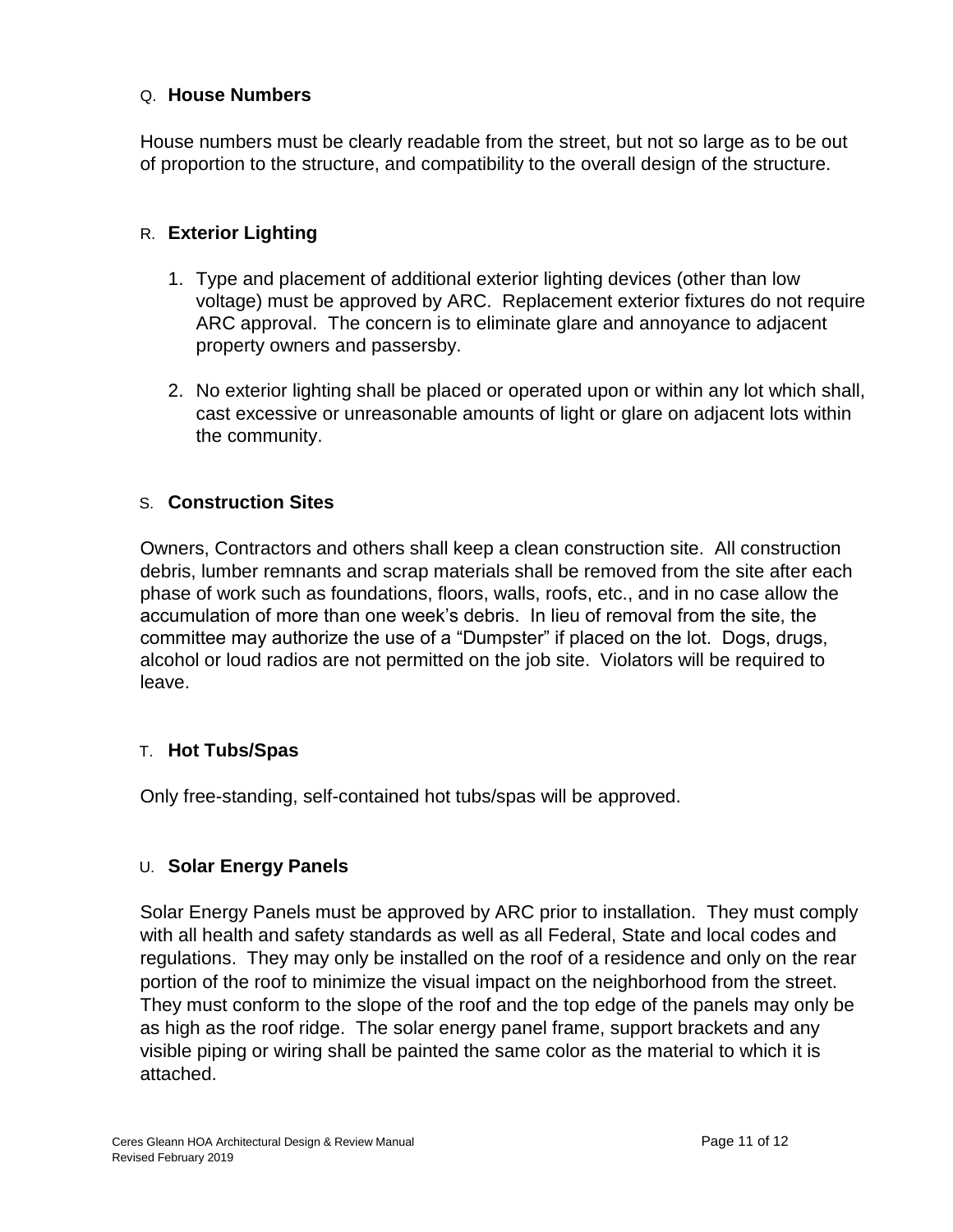#### V. **Sidewalks**

Each owner of a lot shall construct a sidewalk along the street frontage of their lot in the location specified on the approved plans from the City of Dallas. The sidewalk shall be constructed in conjunction with the living unit and prior to the occupancy or sale of the living unit. Sidewalks shall be constructed on common property or where there are breaks between owner properties as is deemed applicable to the landscaping scheme of the Ceres Gleann project.

# **ARTICLE IV – REVISION OF ARCHITECTURAL MANUAL**

The ARC and/or The Board of Directors from time to time, may amend, modify or revise provisions of this Architectural Manual, including the procedures for submitting, reviewing and approval of the ARC outline herein; provided however, that no such amendment, modification, or revision shall be binding upon the owners until notice of the same has been given to the owners by the Board and no such amendment, modification or revisions shall affect structures, improvements, landscaping approved prior to the enactment of such amendment, modification or revision.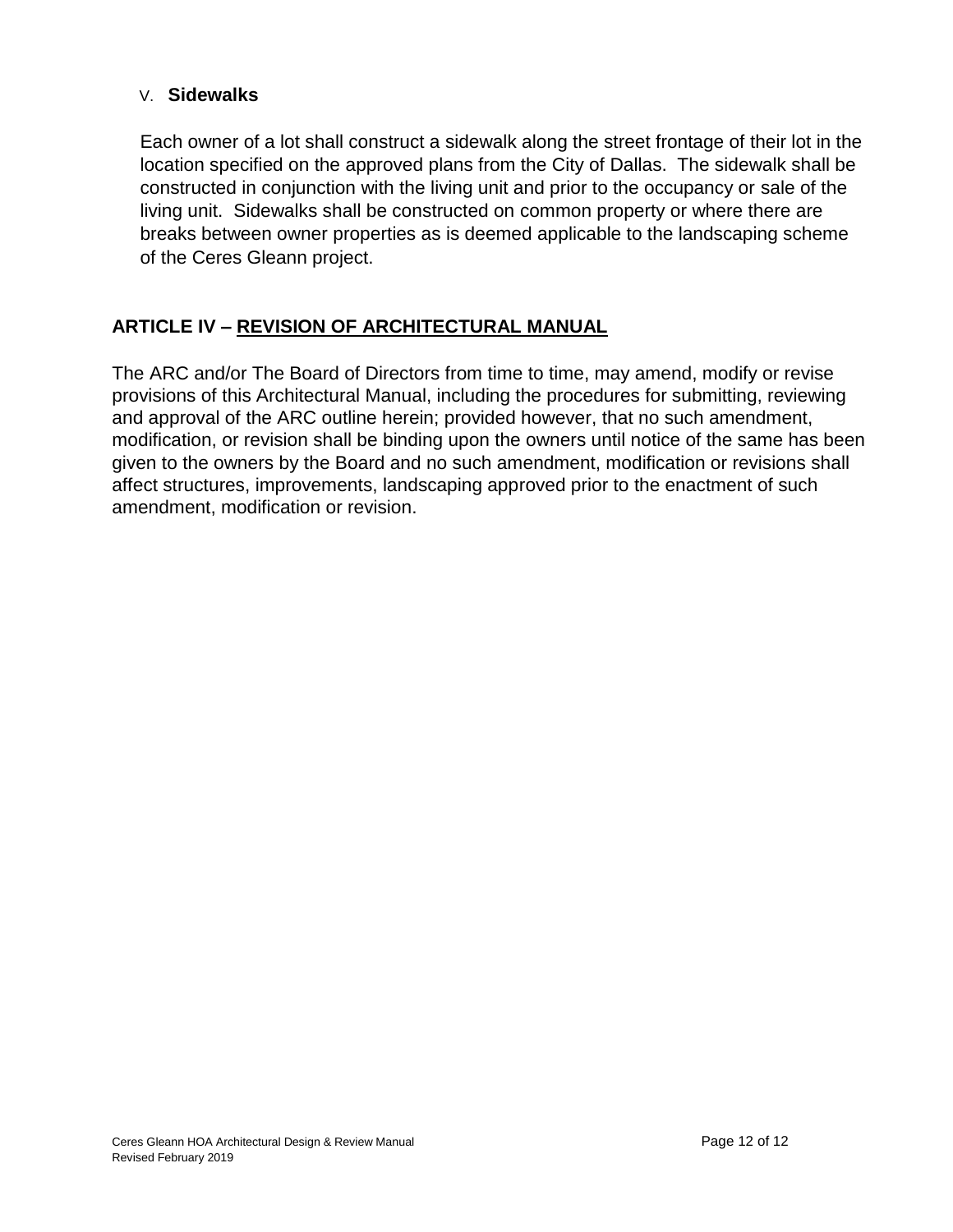# CERES GLEANN ARCHITECTURAL REVIEW COMMITTEE

#### **CONSTRUCTION APPLICATION** Exhibit A (Submit 2 copies to an ARC Member)

Type of Submittal: ( ) New Home Construction (see exhibit 'B')

 $***$  ( ) Remodel (see exhibit 'B')

( ) Other

(For Landscaping Submittal, contact the CG Landscape Committee)

The Architectural Review Committee, as provided for in the CC&R's recorded in Polk County, exists to maintain high standards for design, development and maintenance of living units and lots. When an Owner wishes to construct a living unit or remodel an existing living unit, application is made to the Committee using this form (2 copies are required). Completion of the following pages will provide the Committee with the information necessary to review the proposed construction for compliance with the Architectural Design & Review Manual and the CC&R's.

|                                               |                                                                                                                                                                                                                                      | Anticipated Start Date |  |                                        |
|-----------------------------------------------|--------------------------------------------------------------------------------------------------------------------------------------------------------------------------------------------------------------------------------------|------------------------|--|----------------------------------------|
| Square Footage of Lot________________________ |                                                                                                                                                                                                                                      |                        |  |                                        |
|                                               | Property Owner(s) New York Changes and Changes and Changes and Changes and Changes and Changes and Changes and Changes and Changes and Changes and Changes and Changes and Changes and Changes and Changes and Changes and Cha       |                        |  |                                        |
|                                               |                                                                                                                                                                                                                                      |                        |  |                                        |
|                                               | Phone (Home) ___________________________(Business) _______________________(Cell) __________________                                                                                                                                  |                        |  |                                        |
|                                               |                                                                                                                                                                                                                                      |                        |  | Business Phone________________________ |
|                                               |                                                                                                                                                                                                                                      |                        |  |                                        |
|                                               | Description of Proposed Work <b>Contract Contract Contract Contract Contract Contract Contract Contract Contract Contract Contract Contract Contract Contract Contract Contract Contract Contract Contract Contract Contract Con</b> |                        |  |                                        |
|                                               |                                                                                                                                                                                                                                      |                        |  |                                        |
|                                               |                                                                                                                                                                                                                                      |                        |  |                                        |

\*\*\* Remodel work to the back of home requires owner to the rear be notified and sign off. If you prefer, a member of ARC will handle this part of your application.

 $\_$  ,  $\_$  ,  $\_$  ,  $\_$  ,  $\_$  ,  $\_$  ,  $\_$  ,  $\_$  ,  $\_$  ,  $\_$  ,  $\_$  ,  $\_$  ,  $\_$  ,  $\_$  ,  $\_$  ,  $\_$  ,  $\_$  ,  $\_$  ,  $\_$  ,  $\_$  ,  $\_$  ,  $\_$  ,  $\_$  ,  $\_$  ,  $\_$  ,  $\_$  ,  $\_$  ,  $\_$  ,  $\_$  ,  $\_$  ,  $\_$  ,  $\_$  ,  $\_$  ,  $\_$  ,  $\_$  ,  $\_$  ,  $\_$  ,

I have read the proposal and have noted the time and place for hearing before ARC. My signature does not agree or disagree with this application. I understand that all construction must meet with applicable codes & that ARC approval does not override City or County codes, but rather are intended to work with them.

| Owner             | Date         | For ARC Review                                         |
|-------------------|--------------|--------------------------------------------------------|
| ARC<br><b>ARC</b> | Date         | () Approved<br>() Approved as Noted<br>() Not Approved |
| <b>ARC</b>        | Date<br>Date |                                                        |
|                   |              | Date                                                   |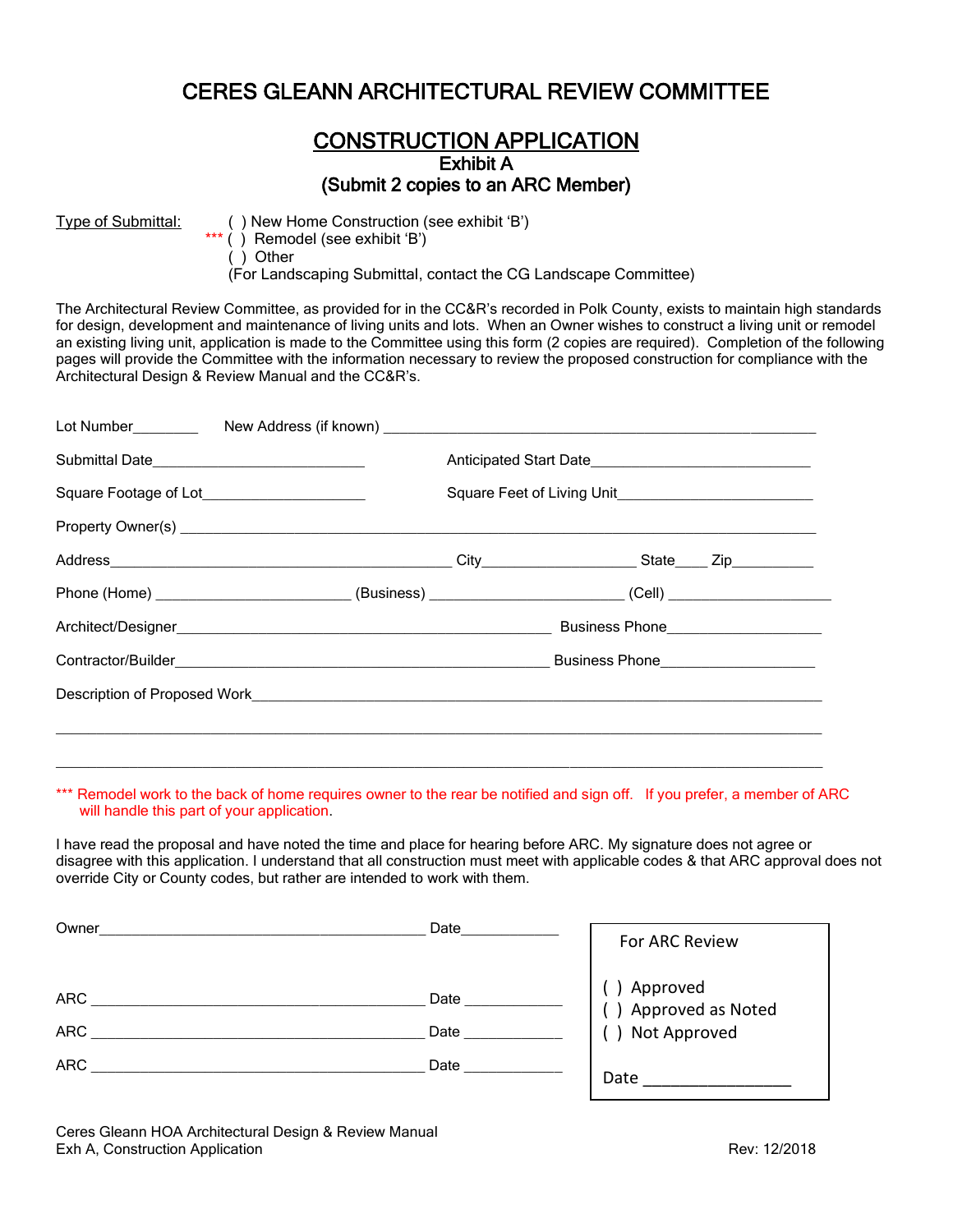# CERES GLEANN ARCHITECTUAL REVIEW COMMITTEE

# CONSTRUCTION CHECKLIST Exhibit B (Submit 2 copies to an ARC Member)

# $LOT#$

The following is a list of items, which must be included in Submittals for review by the Committee. Applications must be submitted to the Committee 30 days prior to the anticipated start date. Please check off each item. If an item is not included it may be necessary for the Committee to reject your entire submittal and require a re-submittal.

#### (Include the following information as it applies to your project)

#### SITE PLAN

- Minimum Scale 1 inch  $= 10$  feet
- Location of the building & overhang extension greater than 2'
- ( ) Patio or deck covers
- Property lines and distances to structures
- Driveway, walks, patios & decks. Indicate materials
- Topography existing and proposed changes with drainage improvements, if any
- Privacy screening, fences and walls
- ) Outdoor lighting not attached
- North arrow
- Special setbacks or easements

#### FLOOR PLAN(S)

- ( ) Minimum scale:  $3/16$  inch = 1 foot
- ( ) Exterior door and window openings
- ) Exterior walls and partitions
- ) Exterior lights
- ( ) Porches
- Type and location of heating and cooling system, location of outdoor unit

#### **ELEVATIONS**

- Scale, Front (street) Elevation, Minimum 1/8 inch = 1 foot.
- ( ) All exterior features; doors, windows, roof, siding, trim, foundations, railings, house numbers, etc.
- ( ) Show satellite dish location

IMPORTANT: Show proposed finish floor dimension line and elevation, and proposed finish grade elevation. Indicate height of roof from lowest finish grade adjacent to foundation. (max. of 30 ft.)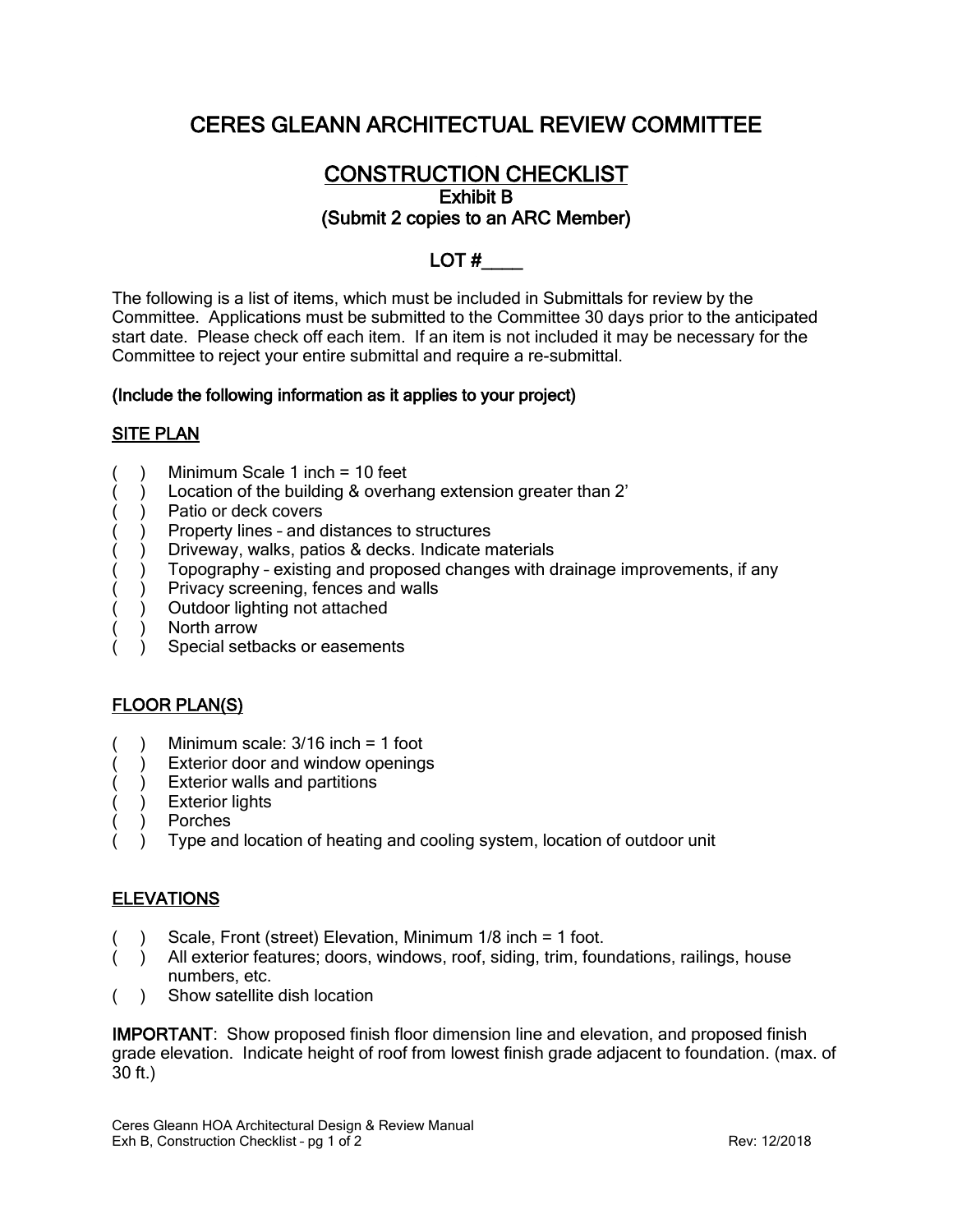#### SITE WORK

Walks and drives; material, finish and colors

#### BUILDING MATERIALS

Exterior siding, dimension to the weather and pattern - Hardiplank lap siding 7" to the weather

Trim materials - Hardiplank Shakes

Brick or stone

Roofing, type, material, color – 30 Yr. architectural charcoal grey

Exterior openings:

Doors (materials/finish) - Fiberglass - Painted Windows (materials/finish) [no mirrored glass] - Vinyl - White Skylights (materials/finish) - Vinyl - White

Garage doors (materials/finish) Metal - Painted

Exterior: paint, stain, color (see Paint Application; complete application 30 days prior to exterior painting)

| Siding                                                                                    |  |  |
|-------------------------------------------------------------------------------------------|--|--|
| Trim                                                                                      |  |  |
|                                                                                           |  |  |
| Swing Doors                                                                               |  |  |
| Exterior light fixtures (vendor description, name)                                        |  |  |
| Heating/Cooling system (include type and location if using solar panels or other exterior |  |  |
| equipment) - None                                                                         |  |  |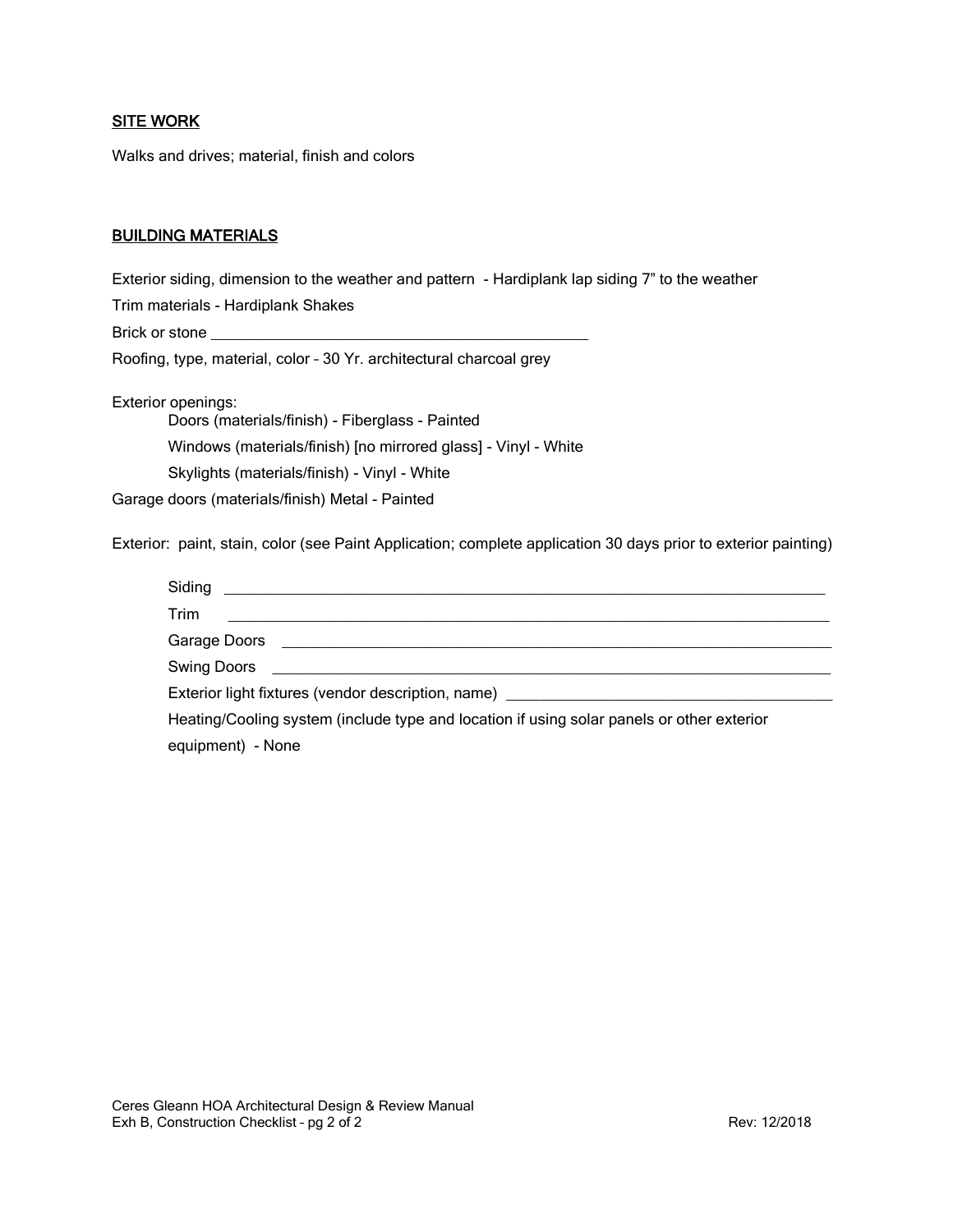# CERES GLEANN ARCHITECTUAL REVIEW COMMITTEE

### CONSTRUCTION AGREEMENT Exhibit C (Submit 2 copies to an ARC Member)

As a Ceres Gleann property owner and/or prospective homeowner, I / We have read the current Architectural Design & Review Manual and the Application forms and fully understand the requirements contained therein.

I / We understand that any external changes to the approved plans must be submitted to and approved by the Committee prior to implementing the change.

I / We understand that by signing this agreement, specific permission is granted to the Committee and/or its agents to enter the property at reasonable times to inspect for compliance.

I / We understand that to enforce its standards, the Association may seek injunctions from a court of law and pursue other legal remedies.

I / We the undersigned, understand and agree to construct the proposed project in accordance with the approved plans and the designated time limit, and that any deviation from the approved plans or time limits must be approved by the Architectural Review Committee in writing prior to implementation. I / We understand and agree to keep the construction site and streets clean and in a neat and orderly condition at all times during the construction process, and that all adjacent lots used during construction will be left in a clean and neat condition after construction is completed.

I / We the undersigned, understand and agree to all provisions and requirements of the CC&R's (Covenants, Conditions and Restrictions) of Ceres Gleann, with emphasis applied to Articles 6 & 7, Architectural Control and Restrictions & Obligations, respectfully.

I / We the undersigned understand and agree to comply with all provisions and requirements of the Architectural Manual.

When all construction including landscaping has been completed, the Owner / Builder shall request a final inspection by the Architectural Review Committee.

|                                                                                                                                                                                                                                | <b>SIGNATURES</b><br>(all owners' signatures required) |      |
|--------------------------------------------------------------------------------------------------------------------------------------------------------------------------------------------------------------------------------|--------------------------------------------------------|------|
| Owner(s) and the contract of the contract of the contract of the contract of the contract of the contract of the contract of the contract of the contract of the contract of the contract of the contract of the contract of t |                                                        | Date |
| Owners Representative <b>Example 2018</b>                                                                                                                                                                                      |                                                        | Date |
| <b>Builder</b>                                                                                                                                                                                                                 |                                                        | Date |

#### REPRESENTATIVE OF PROPERTY OWNER

I certify that I am a duly authorized representative of the above-named property owner and have the power to act in his/her/their behalf. In addition, I have made the owner(s) aware of all the above stated requirements.

Signature **Example 20** and  $\overline{a}$  Date

Lot Number

Ceres Gleann HOA Architectural Design & Review Manual Exh C, Construction Agreement The C and The C and The C and The C and The C and The Rev: 12/2018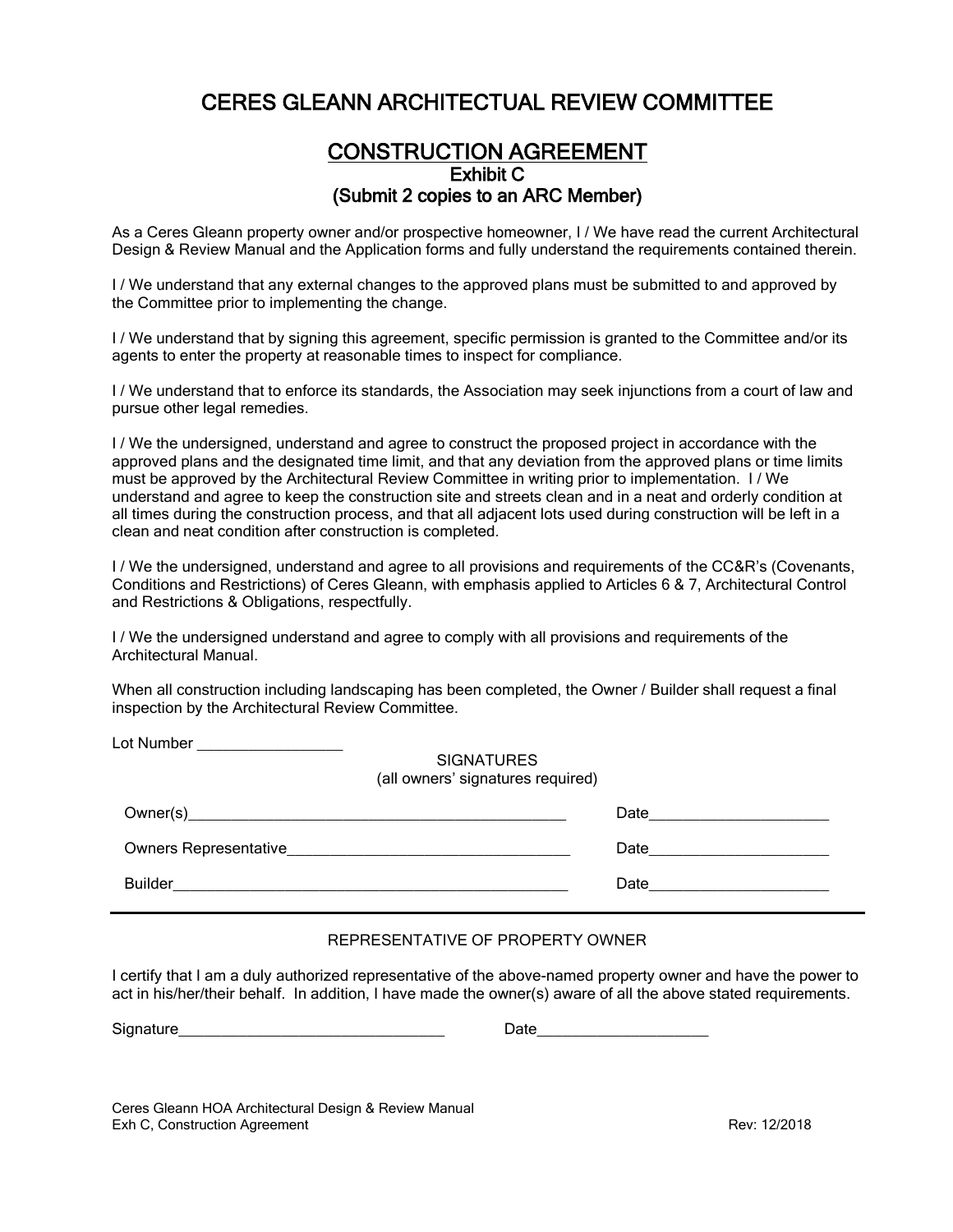# CERES GLEANN ARCHITECTURAL REVIEW COMMITTEE

#### PAINT APPLICATION Exhibit D (Submit 2 copies to an ARC Member)

The Architectural Review Committee, as provided for in the CC&R's recorded in Polk County Oregon, exists to maintain high standards for design and maintenance of living units. When an Owner needs to paint a new home or re-paint an existing living unit, application is made to ARC using this form (2 copies required). Completion of the following will provide the Committee with the information necessary to review this application for compliance with the Architectural Design Review Manual and the 2017 Ceres Gleann Paint Palette.

#### PLEASE SEE INSTRUCTIONS ON BACK.

|             |  | Description of Proposed Paint Project [1988] [2010] [2010] [2010] [2010] [2010] [2010] [2010] [2010] [2010] [2010] [ |
|-------------|--|----------------------------------------------------------------------------------------------------------------------|
|             |  |                                                                                                                      |
|             |  |                                                                                                                      |
|             |  |                                                                                                                      |
|             |  |                                                                                                                      |
| SIGNATURES: |  |                                                                                                                      |
|             |  | <b>For ARC Review</b>                                                                                                |
|             |  | () Approved                                                                                                          |
|             |  | () Approved as Noted                                                                                                 |
|             |  | () Not Approved                                                                                                      |
|             |  |                                                                                                                      |

Ceres Gleann HOA Architectural Design & Review Manual Exh D, Paint Application, pg 1 of 2 Rev: 12/2018